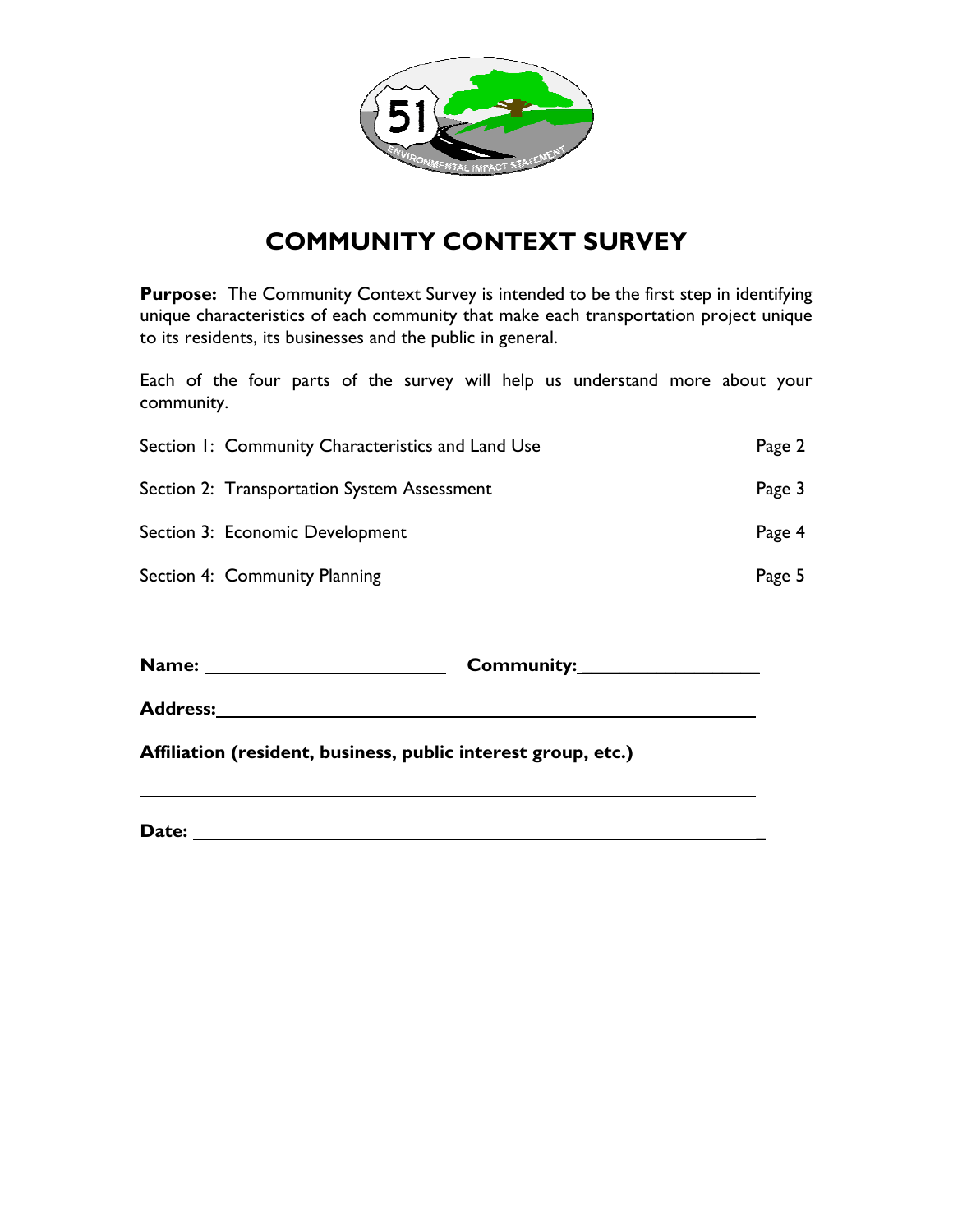

### **Section 1: Community Characteristics and Land Use**

In this section of the survey, you will evaluate community characteristics and land use. Please check yes or no to indicate if each item listed is currently present in your community. We will use this as a basis for discussion and for identifying the location of each item.

|                 | <b>Community Characteristics and Land Use</b>                                        | <b>Present?</b> |           |
|-----------------|--------------------------------------------------------------------------------------|-----------------|-----------|
|                 | In your community, are there any                                                     | Yes             | <b>No</b> |
|                 | densely populated urban areas?                                                       |                 |           |
| $\overline{2}$  | major residential districts?                                                         |                 |           |
| 3               | transportation centers that serve cars, trains,<br>buses, and pedestrians?           |                 |           |
| $\overline{4}$  | commercial centers of local/regional significance?                                   |                 |           |
| 5               | major industrial districts?                                                          |                 |           |
| 6               | mixed residential/commercial city centers?                                           |                 |           |
| 7               | agricultural lands of local/regional importance?                                     |                 |           |
| 8               | archaeological features (areas where artifacts have<br>been found)?                  |                 |           |
| 9               | architectural features (structures that convey<br>information about your community)? |                 |           |
| 10              | historically significant features (landmarks,<br>monuments, etc.)?                   |                 |           |
| $\mathbf{H}$    | social or community features (churches,<br>monuments, cemeteries, etc.)?             |                 |           |
| $\overline{12}$ | natural features (rural areas, streams, hills, valleys,<br>$etc.$ )?                 |                 |           |
| $\overline{13}$ | manmade features (railroads, pipelines, lakes,<br>prisons, quarries, mines, etc.)?   |                 |           |
| 4               | public use facilities (schools, fairgrounds, parks,<br>gathering spots)?             |                 |           |
| 15              | entertainment centers or key attractions?                                            |                 |           |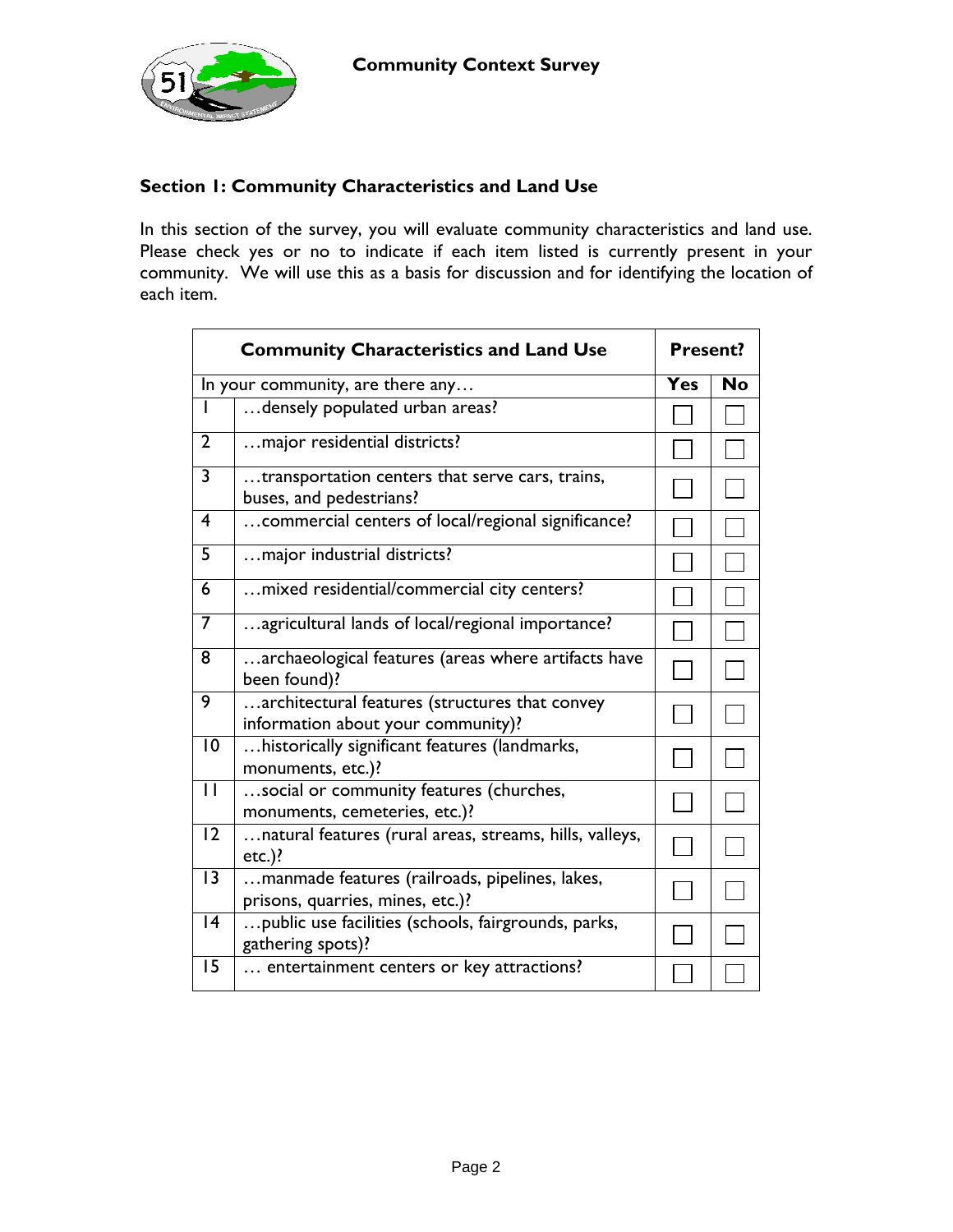

#### **Section 2: Transportation System Assessment**

For this part of the survey, you will evaluate transportation-related items. Please check yes or no to indicate whether each item listed is currently present along US 51. We will use this as a basis for discussion and for identifying the importance of each item.

| <b>Transportation System</b> |                                                                    | <b>Present?</b> |           |
|------------------------------|--------------------------------------------------------------------|-----------------|-----------|
|                              | Are the following present in your community along<br><b>US 51:</b> |                 | <b>No</b> |
| ı                            | sidewalks?                                                         |                 |           |
| $\mathbf{2}$                 | bicycle lanes/paths/facilities?                                    |                 |           |
| 3                            | connections to public transportation?                              |                 |           |
| $\overline{\mathbf{4}}$      | street and pedestrian lighting?                                    |                 |           |
| 5                            | pedestrian crossings and crosswalks?                               |                 |           |
| 6                            | signals (traffic & pedestrian)?                                    |                 |           |
| 7                            | convenient access to the interstate?                               |                 |           |
| 8                            | access to east/west or north/south State<br>routes?                |                 |           |
| 9                            | access to commercial/retail areas?                                 |                 |           |
| $\overline{0}$               | access to residential areas?                                       |                 |           |
| П                            | access to farming operations?                                      |                 |           |
| 12                           | access to airports and regional air travel?                        |                 |           |
| 3                            | Is the roadway network compatible with<br>existing business?       |                 |           |
| $\overline{14}$              | Does traffic travel in a safe manner?                              |                 |           |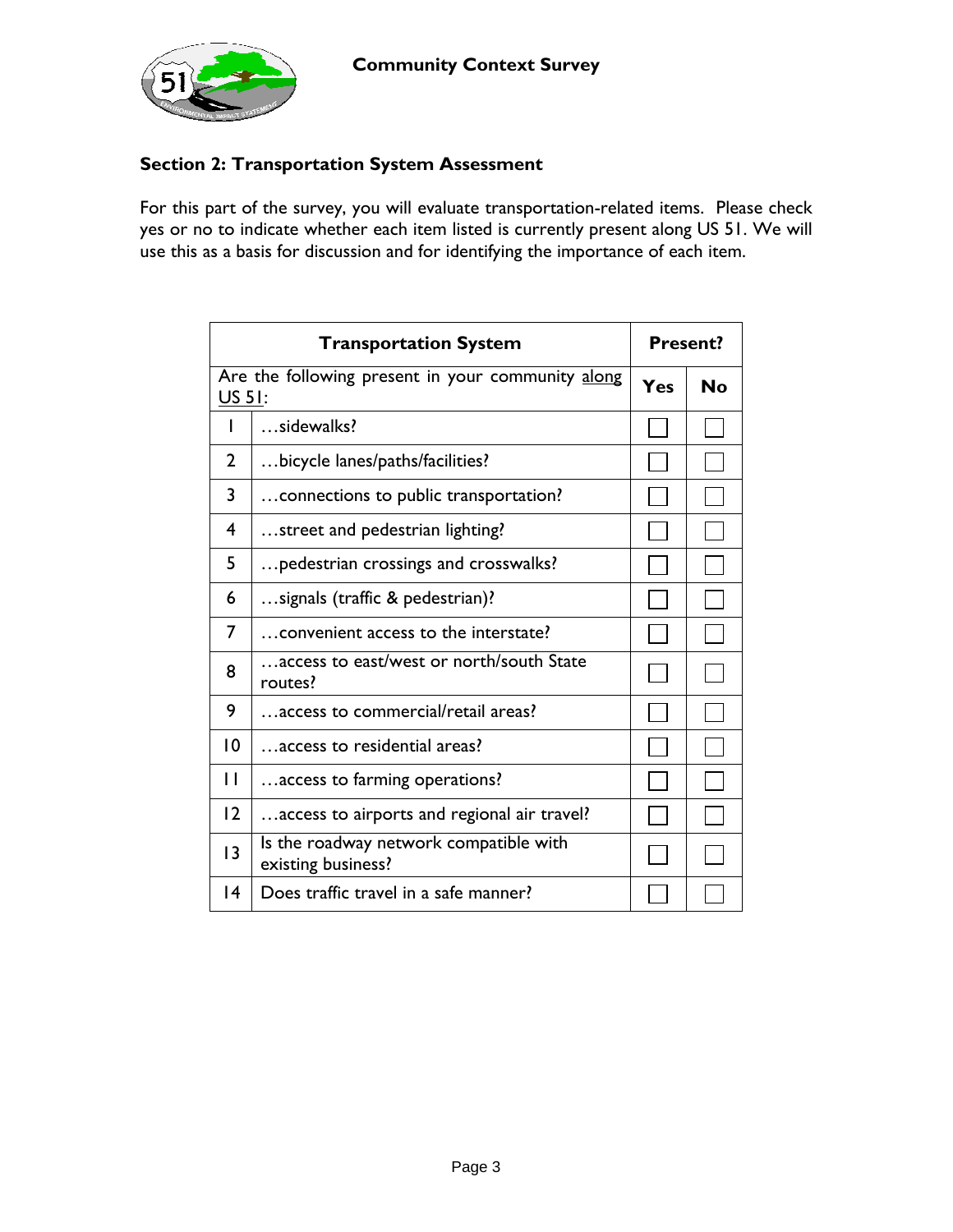

## **Section 3: Economic Development**

For this part of the survey, you will evaluate economic-related items. Please check yes or no next to each question based upon your knowledge of the community. We will use this as a basis for discussion and for identifying the importance of each item.

| <b>Economic Resource</b> |                                                                                          | <b>Present?</b> |    |
|--------------------------|------------------------------------------------------------------------------------------|-----------------|----|
| In your community        |                                                                                          | Yes             | No |
|                          | have areas been identified for new development<br>or redevelopment?                      |                 |    |
| $\overline{2}$           | are visitors regularly attracted to the area?                                            |                 |    |
| $\overline{\mathbf{3}}$  | is the local economy supported by historic,<br>natural, cultural or entertainment spots? |                 |    |
| 4                        | is US 51 important to businesses?                                                        |                 |    |
| 5                        | is improving movement along US 51 a<br>local/regional concern?                           |                 |    |
| 6                        | is sprawl a concern?                                                                     |                 |    |
| 7                        | does US 51 serve as a commuter route (primary<br>route for going back/forth to work)?    |                 |    |